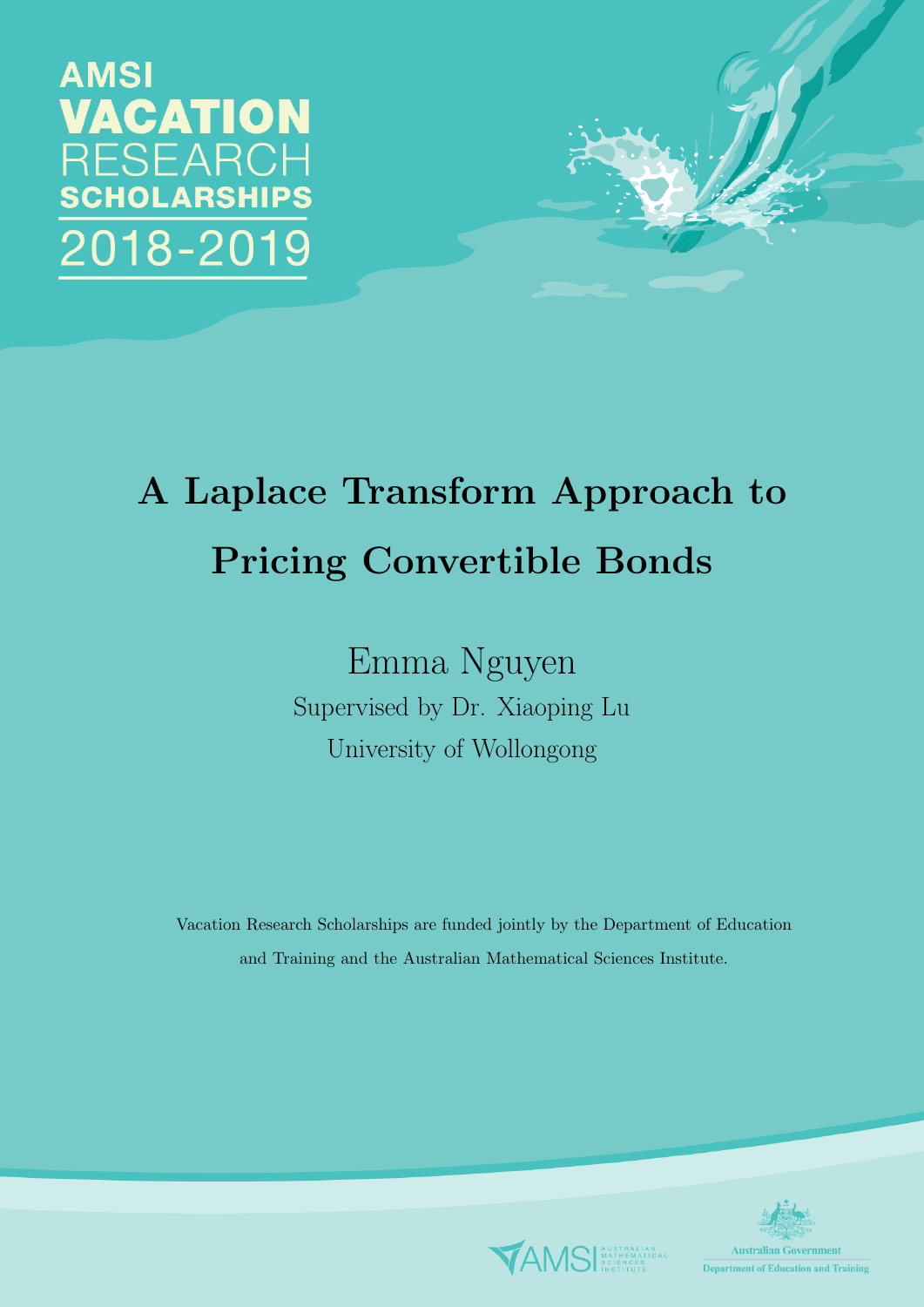

#### Abstract

The aim of this project is to understand various methods used to price Convertible Bonds (CBs) and to derive an analytical approximation pricing formula for the optimal conversion exercise price of CBs using the Laplace transform technique. The pseudosteady-state approximation is then used in the performance of the Laplace transform for treatment of the moving boundary. A formula for the optimal exercise boundary in transform space is found and an inversion technique using complex analysis is investigated.

#### 1 Introduction

#### 1.1 Financial background

Stocks and bonds represent two different ways of raising money for an entity to finance or expand its operations:

- Stock refers to share in the ownership of a company. Because of their volatility and the risk that the investor could lose money in the short term, stocks tend to be on the riskier end of the investment spectrum, despite its superior long-term returns potential.
- Bond is a fixed income instrument, which is a form of debt borrowing and must be repaid over time. Despite the inferior long-term earning capacity compared to stocks, these securities are preferred by investors with income priority.

Convertible bonds may offer a combination of reliable income and potential capital appreciation, which are becoming more popular among investors looking for safer alternatives in today's uncertain financial market. Convertible bonds are corporate bonds, in which investors have the option to convert to a certain number of shares of the issuing company's common stocks. The conversion can take place at any time prior to maturity if the bond is of American style, while European style only allows conversion at the maturity date. This feature gives convertible bonds greater upside than regular bonds, and for that reason, most investors treat convertible bonds as a hybrid between a fixed-income investment and a stock investment. As a result of

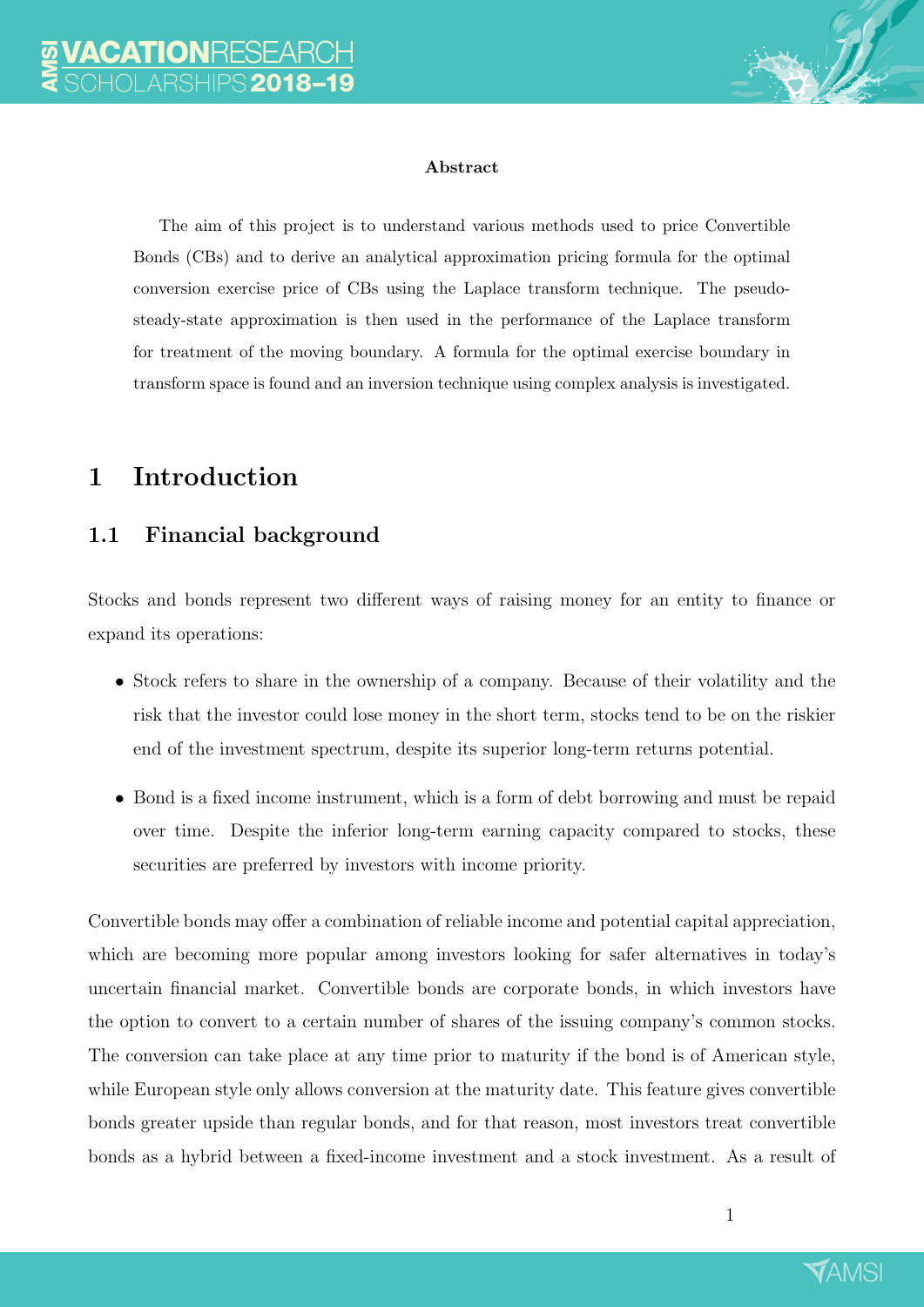

The most common type of convertible bonds are vanilla convertible bonds, in which investors are given the right to convert their bonds to a certain number of shares at a predetermined conversion price and conversion rate at the maturity date (see Fig. 1)(CFI (2019)). Coupon payments are made during the life of the bonds and bonds come with a fixed maturity date at which the investors are entitled to the nominal value of the bond.



Figure 1: Vanilla Convertible Bonds Illustration (CFI (2019))

#### 1.2 Why Convertible Bonds?

There are certain advantages corporations might want to consider by issuing convertible bonds. As mentioned, with a lower interest rate, this would reduce the amount issuers must pay out to investors. Additionally, the conversion of these bonds means that the issuer no longer has to make fixed interest payments, which also means reduction in debt. Issuing convertible bonds does not instantly increase the issuer's number of outstanding shares, which makes it more advantageous as oppose to common stock, where doing so would decrease earnings per share (CFI (2019)).

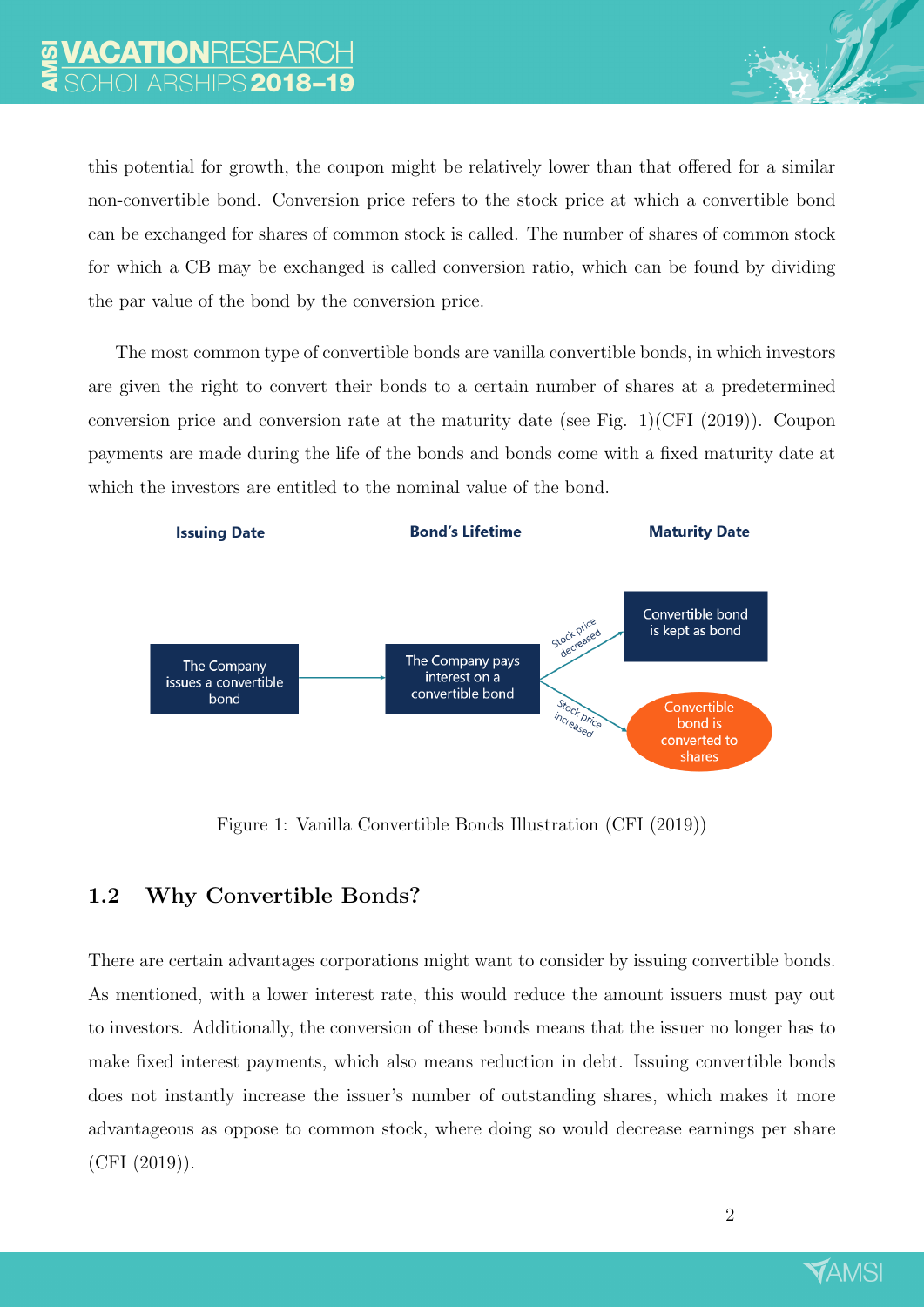Being a fixed income and equity securities hybrid, convertible bonds also offer investors some unique benefits. For instance, CB holders maintain a precedence over common stock holders in terms of liquidation if the bonds are not yet to be converted. If the security will not be converted, CB behaves exactly like regular bond with fixed interest payments and returned par value at maturity. Typically, these interest payments maintain a precedence in terms of payment priority over dividend payments, to which holders of common stock may be entitled to. There is no official tax obligation associated with converting the bond to common stocks, as such a conversion of bond to stock is not deemed to be buying and selling from a taxation perspective (CFI (2019)).

#### 1.3 Why Laplace transform?

Because of the hybrid nature, pricing convertible bonds can be much more complicated than that of simple options, especially with additional complexity such as callability and putability or the issuer's default risk. This report focuses on the valuation of CBs with American-style conversion, since most traded CBs in the financial market are of American style. The CB holder's right to initiate conversion any time prior to expiry contributes significantly to the complexity of the problem, as by doing that, there exists an optimal value of the underlying asset, at which the CB holder should convert the bond into the underlying asset. Mathematically, similar to the problem of valuing American options (Zhu (2006b)), this constitutes a free boundary value problem, in which the boundary location itself is part of the solution of the problem.

The Laplace transform will be used to solve the problem since it can be a powerful tool in solving partial differential equations (PDE), dealing with the boundary conditions of a PDE on an infinite domain. Pseudo-steady-state approximation will also be used in the application of the Laplace transform on the moving boundary, to convert the systems of PDEs to systems of ordinary differential equations in the Laplace space. This treatment of the moving boundary was introduced in the American put problem (Zhu (2006b)), upon which this paper heavily was based to attempt to derive an analytical approximation formula for the optimal conversion exercise price for CB.

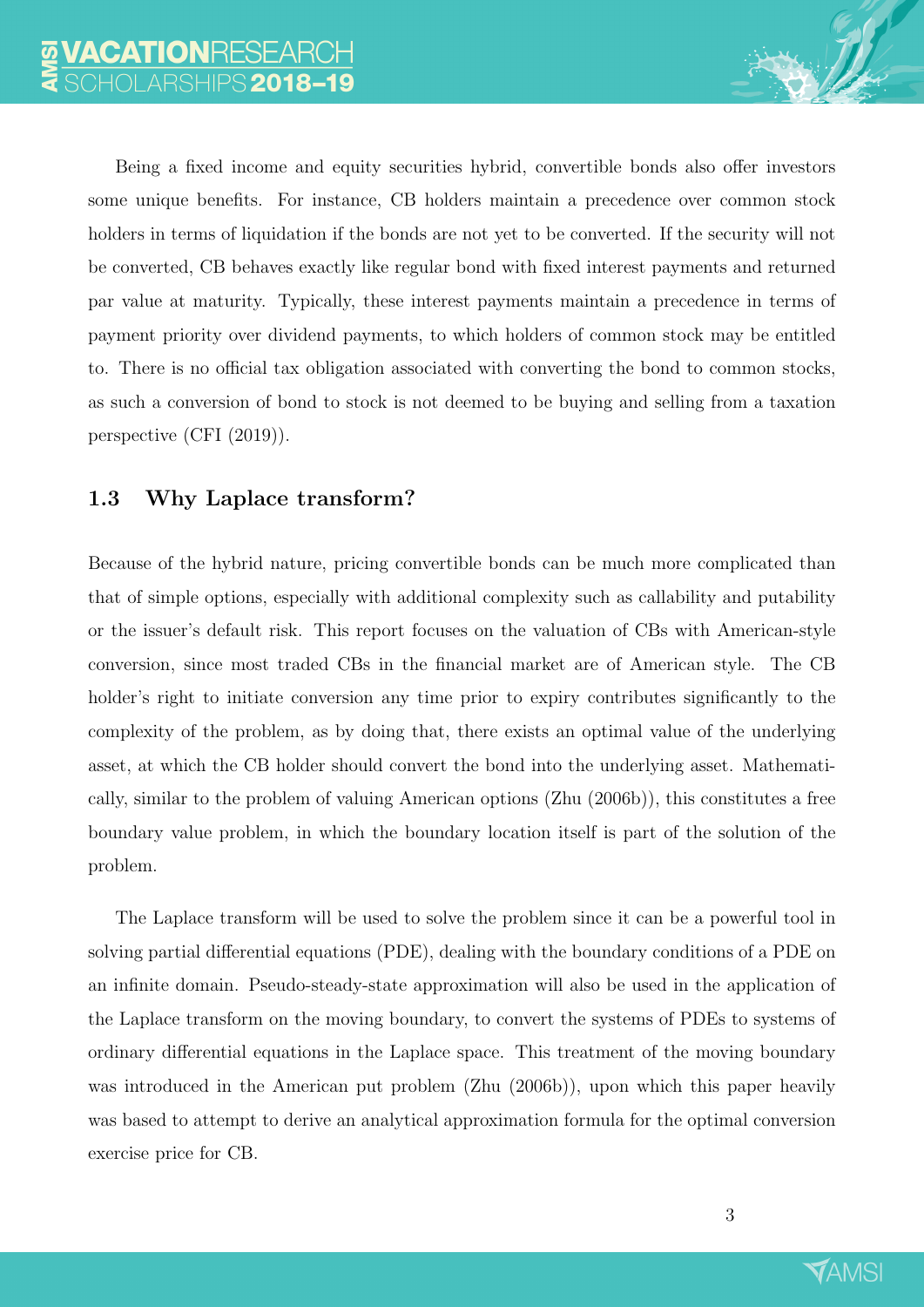

#### 2 Formulation of the problem

The formula for the CB will be derived using Black-Scholes framework, which makes use of "ideal conditions" assumptions in the market for the stock and the CB, such as constant shortterm interest rate over time; random walk in stock price; no dividend payments; no transaction costs; short-selling permitted, etc.(Black and Scholes, (1973)).

If we let  $V(S, t)$  be the value of a convertible bond, S be the price of the underlying asset and t be the current time. Then, under the Black-Scholes framework (Black and Scholes, (1973)), the value of a convertible bond  $V$  should satisfy the following partial differential equation:

$$
\frac{\partial V}{\partial t} + \frac{1}{2}\sigma^2 S^2 \frac{\partial^2 V}{\partial S^2} + (r - D_0)S \frac{\partial V}{\partial S} - rV = 0
$$
\n(1)

where  $\sigma$  is the volatility of the underlying asset price and  $D_0$  is the rate of continuous dividend paid to the underlying asset. As mentioned, r and  $\sigma$  are assumed to be constant. This equation needs to be solved together with a set of appropriate boundary conditions and the final condition.

At the expiry time T when the CB has been redeemed by the issuer, the investor would technically get the principal  $Z$ . Thus, the final condition is

$$
V(S,T) = Z.\t\t(2)
$$

However, there is an option to convert the bond if there is an increase in stock price and thus for maximisation of profit, the condition

$$
V(S,T) = \max\{nS, Z\}
$$
\n(3)

should always be used to value a CB for any time prior to its expiry. Here,  $n$  is the conversion ratio. In other words, the valuation problem of CBs can be mathematically conducted in two time regions: the first region includes all the time up to but not including the expiry time and the second region has one single point on the time axis with  $t = T$ . In the second region we already know the value of the CB through Eq. (2) and what is being evaluated here is the value the CB in the first region in Eq. (3) (Zhu (2006a)).

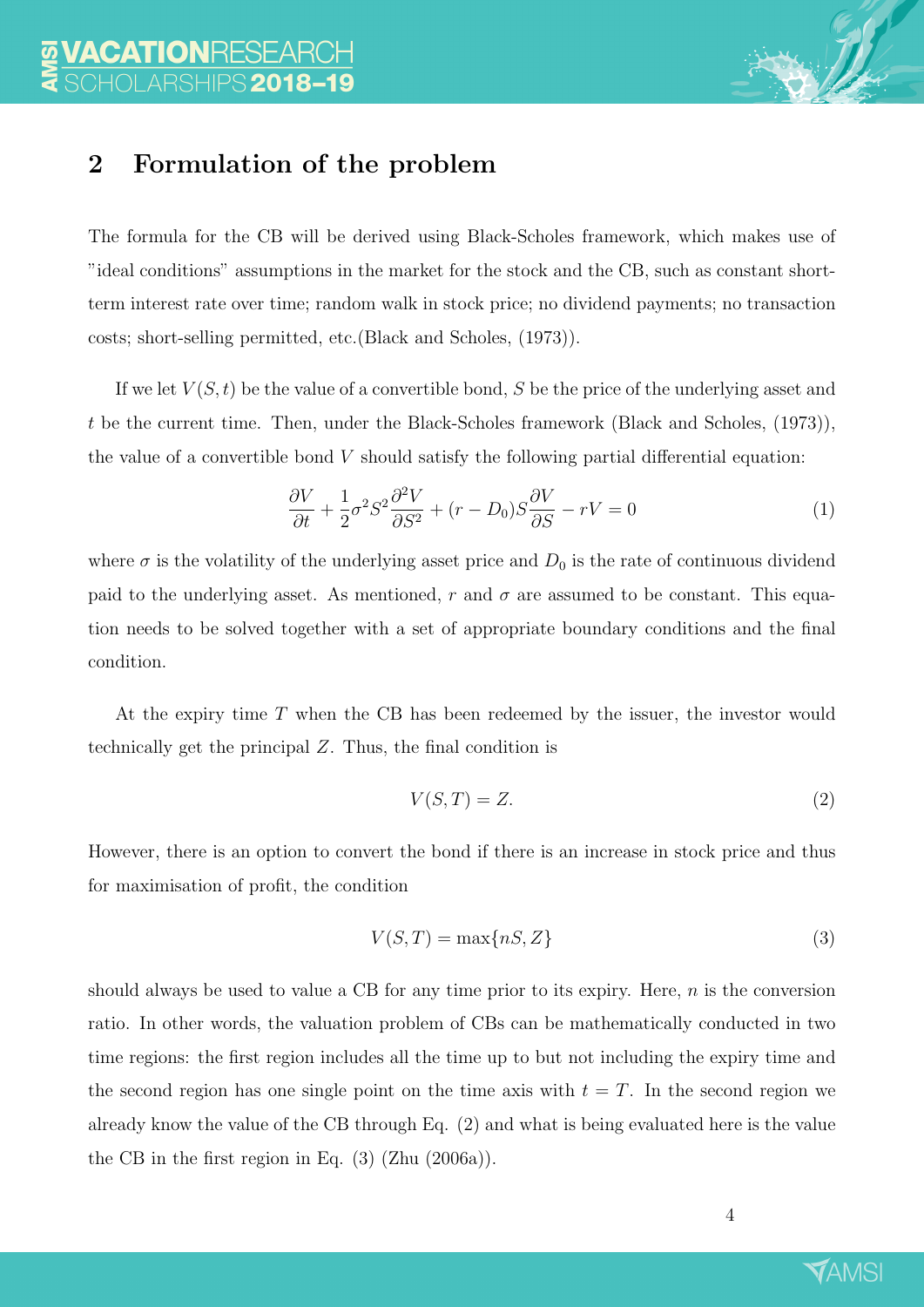When default issues are absent from the valuation task, the boundary condition at  $S = 0$ for convertible bonds is expressed as follows:

$$
V(0,t) = Ze^{-r(T-t)} + \sum_{i} K_i e^{-r(t_i-t)}
$$
\n(4)

where  $K_i$  represents discrete coupon payments to the CBs holder by the issuer and  $t_i$  is the time at which the *i*th coupon will be paid  $(t_i > t)$ . The boundary condition financially implies the similarity of value between the CB and a regular bond when the stock price is very low, which is normally true, except that when the issuers credit risk is added to the valuation, the behaviour of the bond can be seen as a risky bond. When risky bonds default, their value becomes zero. Therefore, this boundary condition has to be altered if we take into consideration this default possibility of risky bonds(Zhu (2006a)). Additionally, since the presence of discrete coupon payments introduces no additional difficulty other than making the solution process a little bit more tedious, we concentrate only on the case with zero coupon payments, which means all  $K_i$ s in the above equation will be set to zero from now on.

For European style CBs, i.e the bond can only be converted at expiry, the boundary condition for large underlying asset values must be placed at infinity just like that in the problem of European options (Zhu (2006a)).

$$
\lim_{S \to \infty} \frac{V(S, T)}{S} = n \tag{5}
$$

or  $V(S, t) \sim nS$  as  $S \to \infty$ .

However, most of the convertible bonds issued are of American style, i.e conversion is allowed at any time prior to the expiry of the CB, just like American options. For these American-style CBs, the boundary condition at infinity should be replaced by a set of two conditions, because of the introduction of an unknown moving boundary.

$$
\begin{cases}\nV(S_f(t), t) = nS_f(t) \\
\frac{\partial V}{\partial S}(S_f(t), t) = n\n\end{cases}
$$
\n(6)

The first condition is often called the value-matching condition, while the second one is called the smooth-pasting condition. Here,  $S_f(t)$  is a moving boundary which needs to be found as part of the solution.

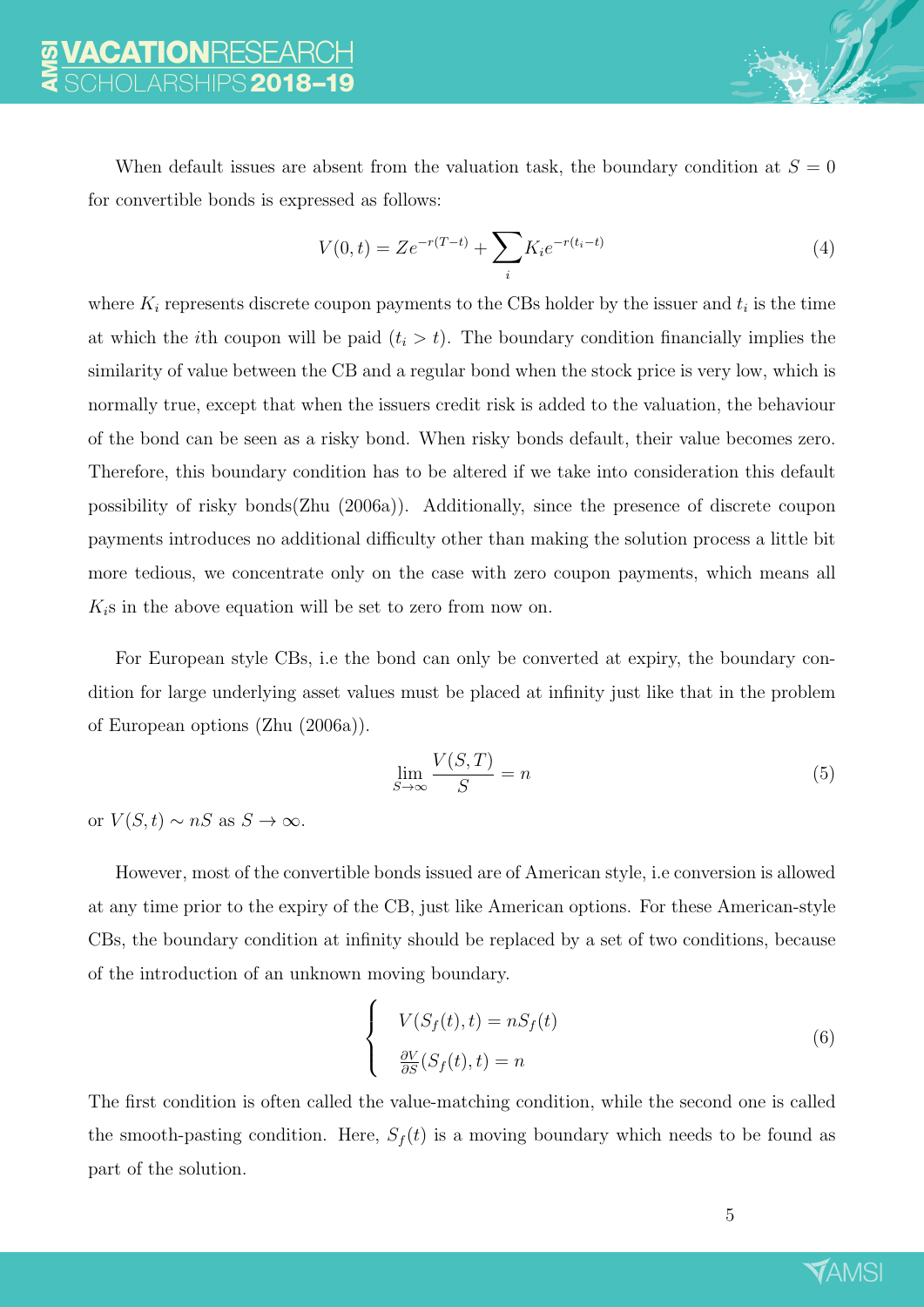$\begin{array}{c} \begin{array}{c} \begin{array}{c} \begin{array}{c} \end{array} \\ \end{array} \end{array} \end{array}$ 

The CB valuation problem is now completely defined by a differential system composed of Eqs.  $(1)$ ,  $(3)$ ,  $(4)$  and  $(6)$ . To solve this system more efficiently and consistently, we first normalise the system by introducing dimensionless variables as follows (Zhu (2006a)):

$$
V' = \frac{V}{Z}, \ S' = \frac{S}{Z}, \ \tau' = \tau \frac{\sigma^2}{2} = (T - t) \frac{\sigma^2}{2}.
$$

and then upon omitting all primes for simplicity, the normalised system can be easily derived as follow:  $\sqrt{ }$ 

$$
-\frac{\partial V}{\partial \tau} + S^2 \frac{\partial^2 V}{\partial S^2} + (\gamma - \beta) S \frac{\partial V}{\partial S} - \gamma V = 0,
$$
  
\n
$$
V(0, \tau) = e^{-\gamma \tau},
$$
  
\n
$$
V(S_f(\tau), \tau) = n S_f(\tau),
$$
  
\n
$$
\frac{\partial V}{\partial S}(S_f(\tau), \tau) = n,
$$
  
\n
$$
V(S, 0) = \max\{nS, 1\}
$$
  
\n(7)

in which  $\gamma = \frac{2r}{\sigma^2}$  and  $\beta = \frac{2D_0}{\sigma^2}$  are the risk-free interest rate relative to the volatility of the underlying asset price and the dividend yield rate relative to the volatility of the underlying asset price respectively. There are certain advantages to the normalisation of this system, such as mathematical efficiency in the solution procedure and some financial advantage involving the comparison among CBs of different face values and under different currencies (Zhu (2006a)). Reading from the nondimensional differential system (7), the solution will depend on four parameters: the relative interest rate  $\gamma$ , the conversion ratio n, the relative dividend payment rate  $\beta$  and the dimensionless time to expiry  $\tau_{\exp} = T \frac{\sigma^2}{2}$  $\frac{\tau^2}{2}$ . The introduction of time to expiration  $\tau$  as the difference between the expiration time T and the current time t results in the change of the terminal condition (3) to an initial condition in (7).

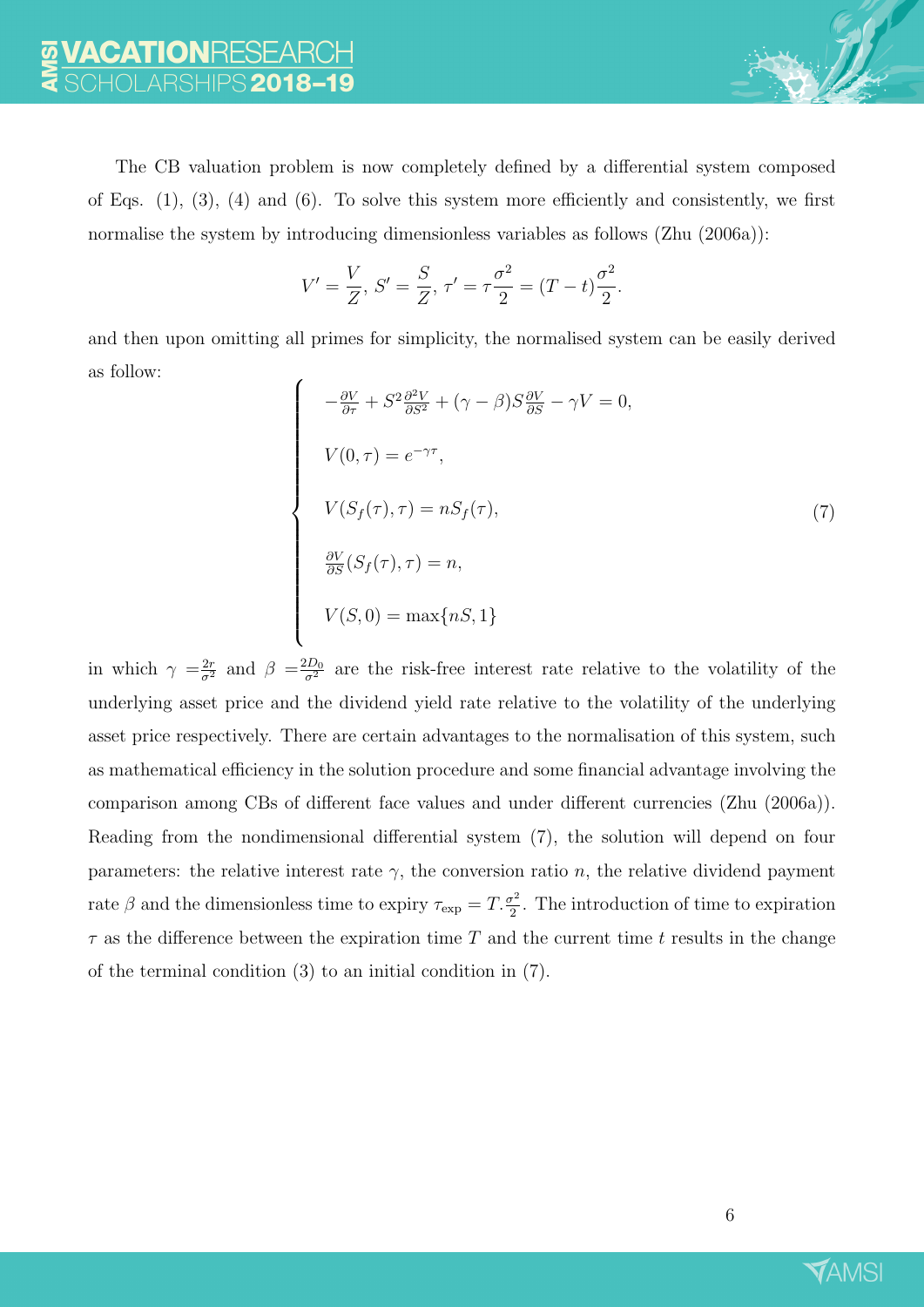## 3 Analytical approximation of optimal conversion boundary using Laplace transform

To make the boundary conditions at the moving boundary  $S = S_f(\tau)$  homogeneous to facilitate the solution procedure, we define a new function  $U(S,\tau)$  as follow.

$$
U(S,\tau) = \begin{cases} V(S,\tau) - nS, & \text{if } S > \frac{1}{n}, \\ V(S,\tau) - 1, & \text{if } S \le \frac{1}{n} \end{cases}
$$
 (8)

Thus, the differential system (7) can be written as the following two sets of equations and boundary conditions

$$
\begin{cases}\n-\frac{\partial U}{\partial \tau} + S^2 \frac{\partial^2 U}{\partial S^2} + (\gamma - \beta) S \frac{\partial U}{\partial S} - \gamma U = n\beta S, \\
U(S_f(\tau), \tau) = 0, & \text{if } S > \frac{1}{n} \\
\frac{\partial U}{\partial S} (S_f(\tau), \tau) = 0, \\
U(S, 0) = 0\n\end{cases}
$$
\n
$$
\begin{cases}\n-\frac{\partial U}{\partial \tau} + S^2 \frac{\partial^2 U}{\partial S^2} + (\gamma - \beta) S \frac{\partial U}{\partial S} - \gamma U = \gamma, \\
U(0, \tau) = e^{-\gamma \tau} - 1, & \text{if } S \le \frac{1}{n} \\
U(S, 0) = 0\n\end{cases}
$$
\n(10)

To guarantee  $U$  being a continuous function of  $S$ , the continuity of the unknown function U and its derivatives are introduced on the boundary  $S = \frac{1}{n}$  $\frac{1}{n}$ , which results in the following interfacial matching conditions

$$
\begin{cases}\n\lim_{S \to \frac{1}{n}^{-}} U(S, \tau) = \lim_{S \to \frac{1}{n}^{+}} U(S, \tau) \\
\lim_{S \to \frac{1}{n}^{-}} \frac{\partial U}{\partial S}(S, \tau) = \lim_{S \to \frac{1}{n}^{+}} \frac{\partial U}{\partial S}(S, \tau) - n\n\end{cases}
$$
\n(11)

where  $\frac{1}{n}$  $\frac{1}{n}$  indicates S approaching  $\frac{1}{n}$  from the left and  $\frac{1}{n}$ <sup>+</sup> indicates S approaching  $\frac{1}{n}$  from the right.

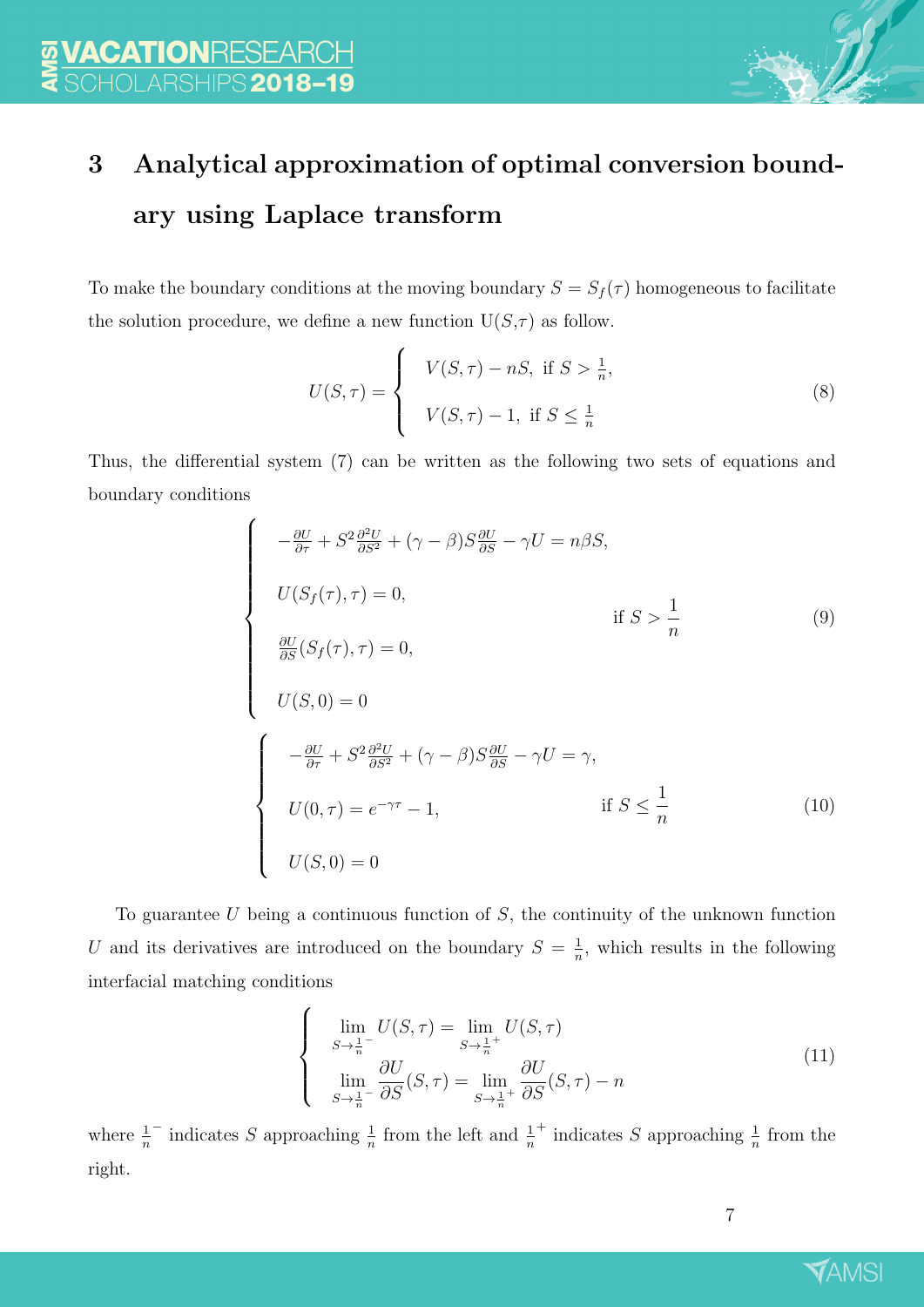

$$
\mathcal{L}U(S,\tau) = \int_0^\infty e^{-p\tau} U(S,\tau) d\tau = \overline{U}(S,p)
$$

$$
\mathcal{L}S_f(\tau) = \int_0^\infty e^{-p\tau} S_f(\tau) d\tau = \overline{S_f}(p)
$$

Under the Laplace transform after the initial conditions have been substituted in, the systems (9)-(11) become the following ordinary differential equation systems in terms of parameter p. The derivation of the differential equation under Laplace transform and the interfacial matching conditions should be straightforward.

$$
\begin{cases}\n-[p\overline{U}-0] + S^2 \frac{d^2 \overline{U}}{dS^2} + (\gamma - \beta) S \frac{d\overline{U}}{dS} - \gamma \overline{U} = \frac{n\beta S}{p}, \\
\overline{U}(p\overline{S}_f(p), p) = 0, \\
\frac{d\overline{U}}{dS}(p\overline{S}_f(p), p) = 0, \\
\begin{cases}\n-[p\overline{U}-0] + S^2 \frac{d^2 \overline{U}}{dS^2} + (\gamma - \beta) S \frac{d\overline{U}}{dS} - \gamma \overline{U} = \frac{\gamma}{p}, \\
\overline{U}(0, p) = \frac{-\gamma}{p(p+\gamma)},\n\end{cases}\n\tag{13}
$$
\n
$$
\overline{U}(\overline{U}, \overline{U}) = \overline{U}(\frac{1}{n}, p) = \overline{U}(\frac{1}{n}, p)
$$
\n
$$
\begin{cases}\n\overline{U}(\frac{1}{n}, p) = \frac{d\overline{U}}{dS}(\frac{1}{n}, p) - \frac{n}{p}\n\end{cases}
$$
\n
$$
(14)
$$

However, the treatment of the two nonlinear moving boundary conditions requires an approximation based on the pseudo-steady-state approximation used in the American put option problem (Zhu (2006b)), where approximate solutions have been able to be worked out with good accuracy. Based on the pseudo-steady-state approximation, the optimal conversion exercise boundary is assumed to move slowly compared to the diffusion of the option price  $(\mathscr{L}S = \mathscr{L}S_f(\tau) \to \frac{S}{p} = \overline{S}_f$ , we can hold S as a constant during the Laplace transform, which will then be replaced by the Laplace transform performed on the interfacial condition

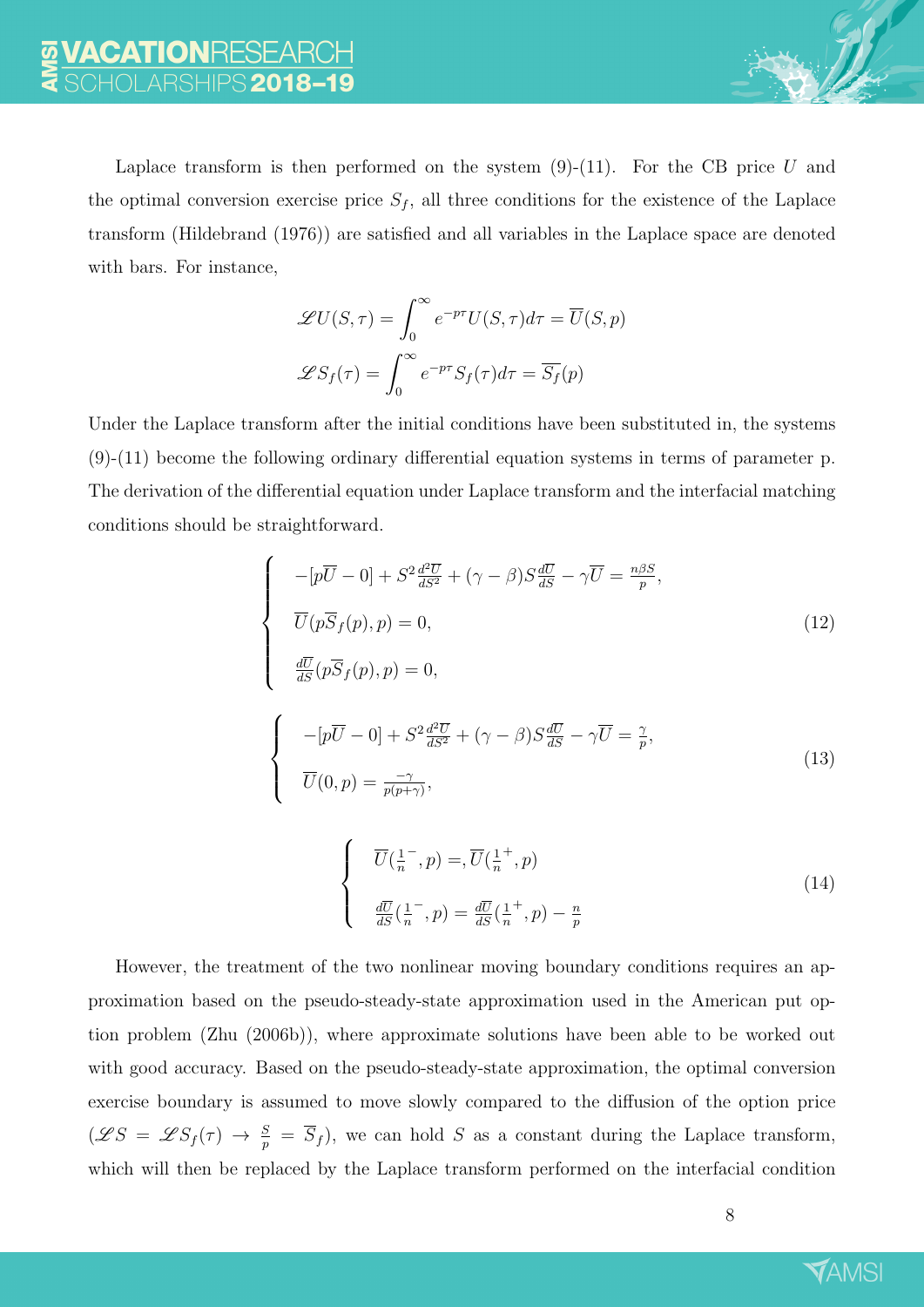$S = S_f(\tau)$ , with S being held as a constant as well. That means the moving boundary condition  $U(S_f(\tau), \tau) = 0$  in the original time space can be approximated by the boundary condition  $\overline{U}(S, p) = 0$ , with  $S = p\overline{S}_f$  in the Laplace space. Similarly, we have the same argument for the second moving boundary condition in (12).

The solution of the differential system  $(12)-(14)$  is expressed as follow

$$
\overline{U}(S,p) = \begin{cases} D_1 S^{q_1} + D_2 S^{q_2} - \frac{n\beta S}{p(p+\beta)} & \text{for } S > \frac{1}{n} \\ D_3 S^{q_1} + D_4 S^{q_2} - \frac{\gamma}{p(p+\gamma)} & \text{for } S \le \frac{1}{n} \end{cases}
$$
(15)

where  $q_{1,2}$  are roots of the characteristic equation of the homogeneous part of the corresponding equation (i.e, the quadratic equation  $q^2 + (\gamma - \beta - 1)q - (p + \gamma) = 0$ )

$$
q_{1,2} = -\alpha \pm \sqrt{\alpha^2 + (p + \gamma)}, \text{ where } \alpha = \frac{\gamma - \beta - 1}{2};
$$
 (16)

and  $D_1$ ,  $D_2$ ,  $D_3$  and  $D_4$  are four arbitrary complex constants to be determined in order to satisfy all boundary conditions. It can also be shown that  $q_1$  is always positive and  $q_2$  is always negative and the boundary condition in Eq.  $(13)$  implies  $D_4$  to be set to 0 in order for the solution to be bounded.

The satisfaction of the remaining boundary conditions as well as the interface conditions leads to a set of algebraic equations:

$$
\begin{cases}\nD_1(p\overline{S}_f)^{q_1} + D_2(p\overline{S}_f)^{q_2} = \frac{n\beta \overline{S}_f}{p+\beta} \\
D_1q_1(p\overline{S}_f)^{q_1-1} + D_2q_2(p\overline{S}_f)^{q_2-1} = \frac{n\beta}{p(p+\beta)} \\
D_1(\frac{1}{n})^{q_1} + D_2(\frac{1}{n})^{q_2} - \frac{\beta}{p(p+\beta)} = D_3(\frac{1}{n})^{q_1} - \frac{\gamma}{p(p+\gamma)} \\
D_1q_1(\frac{1}{n})^{q_1-1} + D_2q_2(\frac{1}{n})^{q_2-1} - \frac{n\beta}{p(p+\beta)} = D_3q_1(\frac{1}{n})^{q_1-1} - \frac{n}{p}\n\end{cases} (17)
$$

The system of equations is solved by solving for  $D_1$  and  $D_2$  using the first two equations in terms of  $\overline{S_f}$ . Then upon equating  $D_1$  and  $D_2$  obtaining from the last two equations, a formula

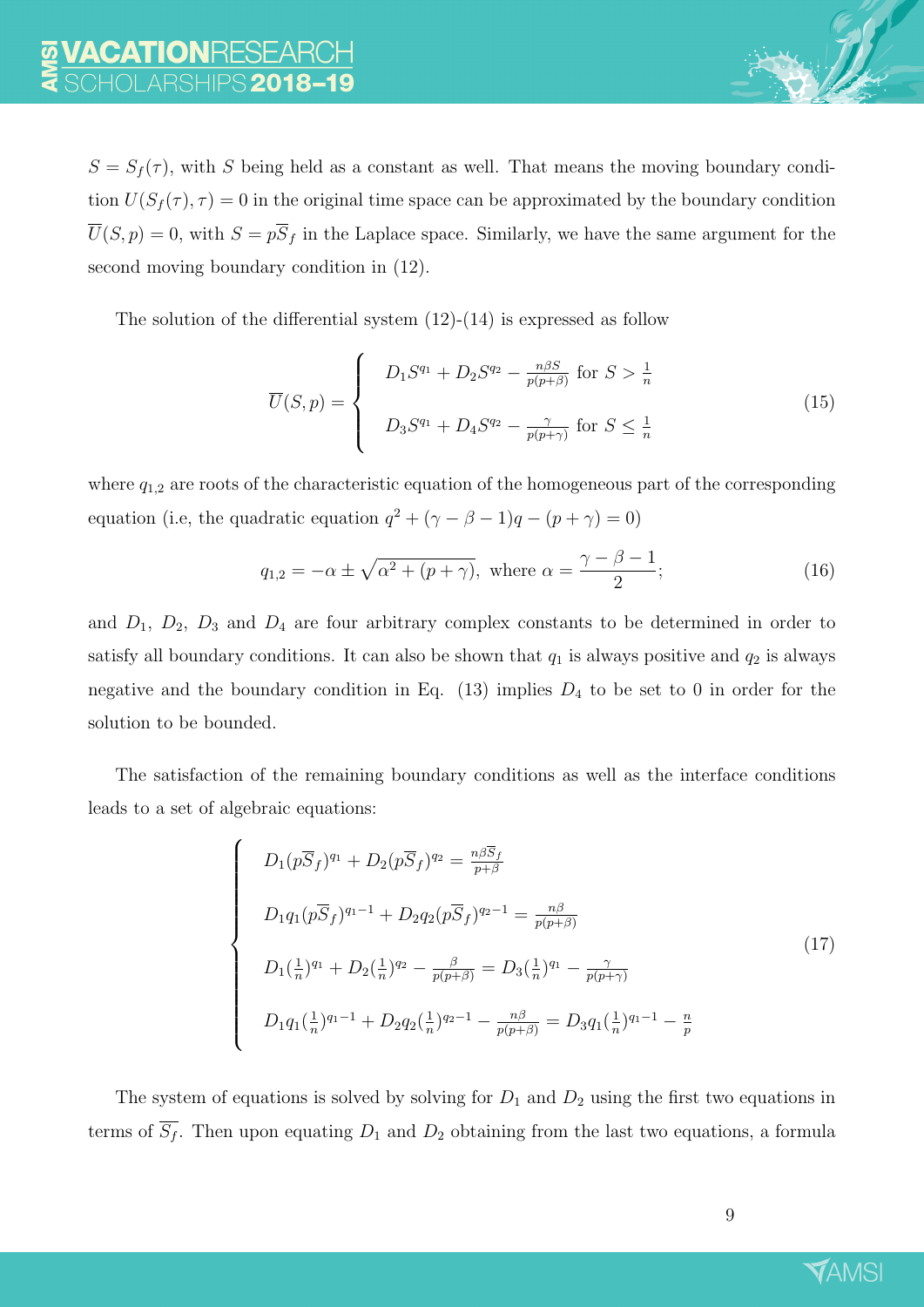for the optimal conversion exercise price in the Laplace space is obtained as follows:

$$
\overline{S}_f(p) = \frac{1}{np} \left[ \frac{-\beta q_2}{p} \right]^{\frac{1}{q_2 - 1}} \tag{18}
$$

as well as three coefficients from which the option price  $U(S, \tau)$  will be determined.

The formula is unfortunately still in terms of the Laplace parameter  $p$ , with  $q_2$  being dependent on  $p$  as well. In order to obtain an analytical formula for the optimal conversion price, the Laplace inverse transform still need to be carried out using complex inversion formula. Once the optimal conversion exercise price is found, the price of the CB can also be found analytically using the same inversion technique.

By definition, the inversion of Eq. (18) should lead to the optimal exercise price  $S_f(\tau)$  in the time domain. Using the complex inversion formula, we obtain

$$
S_f(\tau) = \frac{1}{2\pi i} \int_{\mu - i\infty}^{\mu + i\infty} \frac{e^{p\tau}}{np} \cdot \left[ \frac{-\beta q_2}{p} \right]^{\frac{1}{q_2 - 1}} dp
$$
  
= 
$$
\frac{1}{2\pi i} \int_{\mu - i\infty}^{\mu + i\infty} \frac{e^{p\tau}}{np} \cdot \exp\left\{ \frac{\log(\frac{\beta(\alpha + \sqrt{\alpha^2 + p + \gamma})}{p})}{-\alpha - 1 - \sqrt{\alpha^2 + p + \gamma}} \right\} dp
$$
 (19)

The integration in (19) is to be performed along a straight line  $\text{Re}(p) = \mu$  in the complex plane, where  $\mu$  is a real number to be chosen so that  $\overline{S}_f$  is analytic to the right of all the singularities.

The inversion of (19) is complex due to the fact that the integrand appears to have two branch cuts, one from  $p = -\infty$  to  $p = -\alpha^2 - \gamma$  and another one associated with the logarithm function. Zhu(2006b) introduced a conformal mapping to prove that there was no need to deal with both branch cuts, since the branch cut of the logarithm function would never be reached. We believe that similar reasoning could be applied here, and so we can construct a modification of Bromwich contour in case of one branch point to evaluate the inverse Laplace transform.

A reproduction of Zhu's paper (Zhu (2006)) for the case of American put was conducted to thoroughly understand the inversion technique using complex analysis. A preliminary formula was also obtained for the optimal conversion exercise price  $S_f$  using complex analysis. However,

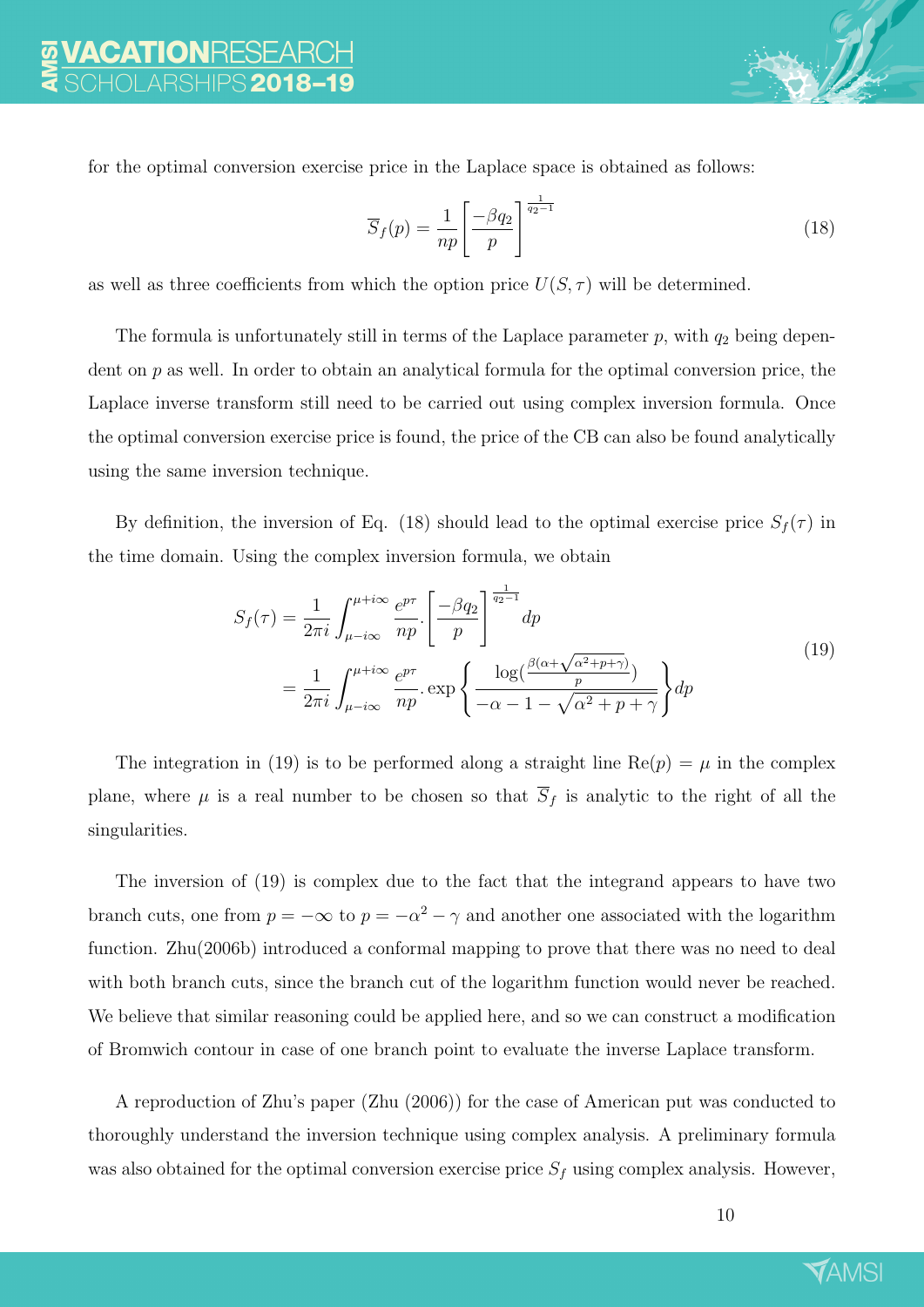further analysis is still needed to check the tedious algebra of this formula and it will be reported separately once finished.

#### 4 Discussions

Talbot's method, a numerical Laplace inversion technique is used to numerically invert  $\overline{S}_f$ in MATLAB, which will the be compared to the results obtained using homotopy analysis method. The Talbot algorithm is based on a deformation of the Bromwich contour. It replaces the contour with one that opens towards the negative real axis, which results in the damping of highly oscillatory terms. The key issue in Talbot's method is the choice of the parameters. The method may still be applicable in this case, but with the restriction of time  $\tau$  (Murli and Rizzardi (1989)).

A similar example of a basic CB to Zhu (2006b) was used for comparison purpose, with conversion being allowed any time prior to expiry. All results was converted back to dimensional quantities before they are graphed and presented and the bond's parameters are as follow:

- Strike price  $X = $100$
- Risk-free interest rate  $r = 10\%$ ;
- Continuous dividend rate  $D_0 = 7\%$ ;
- Volatility  $\sigma = 0.4$ ;
- Time to maturity  $T = 1$  (year).

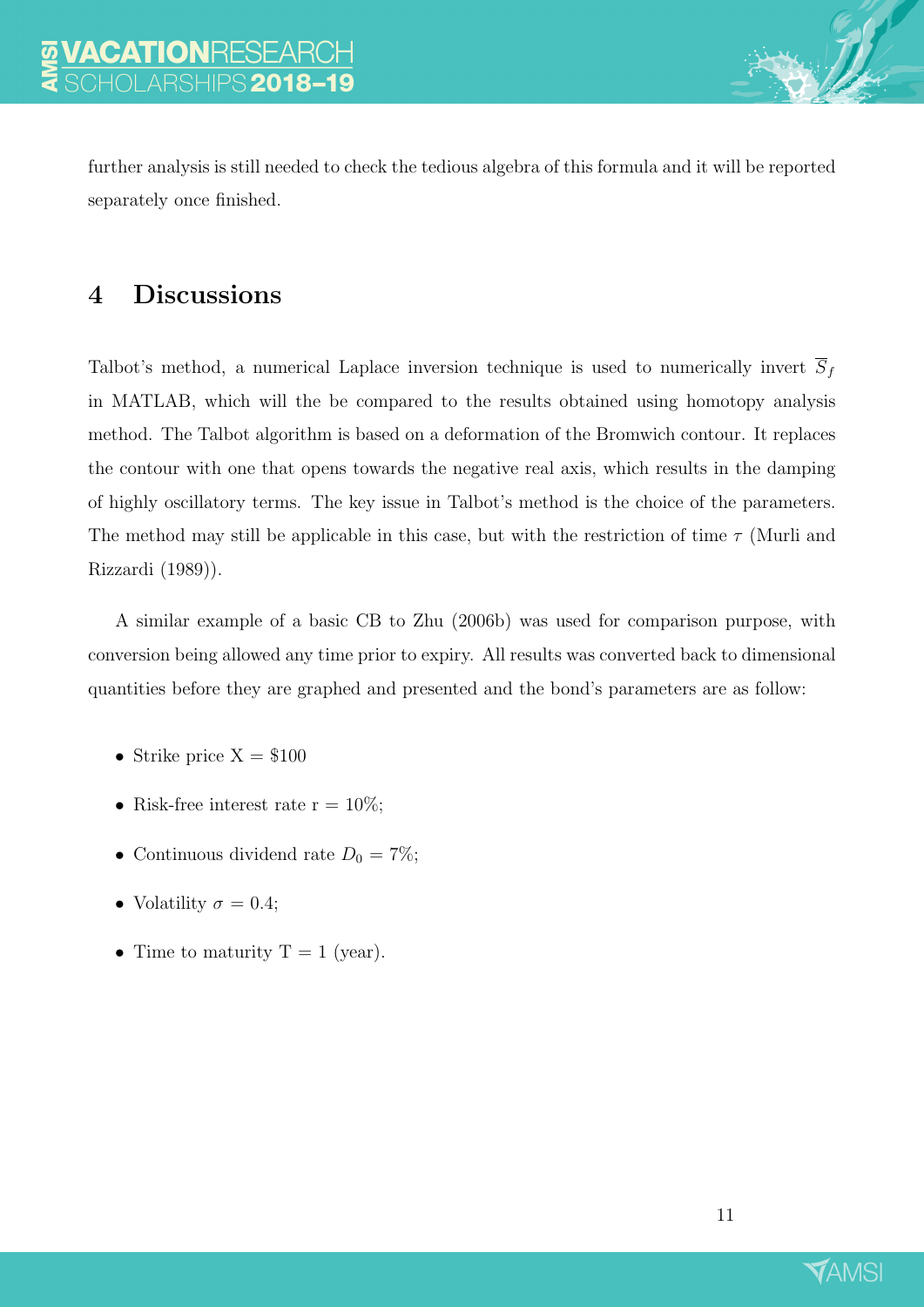

Figure 2: Numerical inversion results vs Zhu (2006b)

As expected, all optimal exercise prices increase monotonically with time to expiry,  $\tau = T-t$ . Additionally, the curve becomes flatter as the conversion ratio becomes larger, which could also be seen in the results obtained from Zhu (2006b). However, there still appears to be a margin of errors as this could be due to truncation errors when evaluating numerically using Talbot's method.

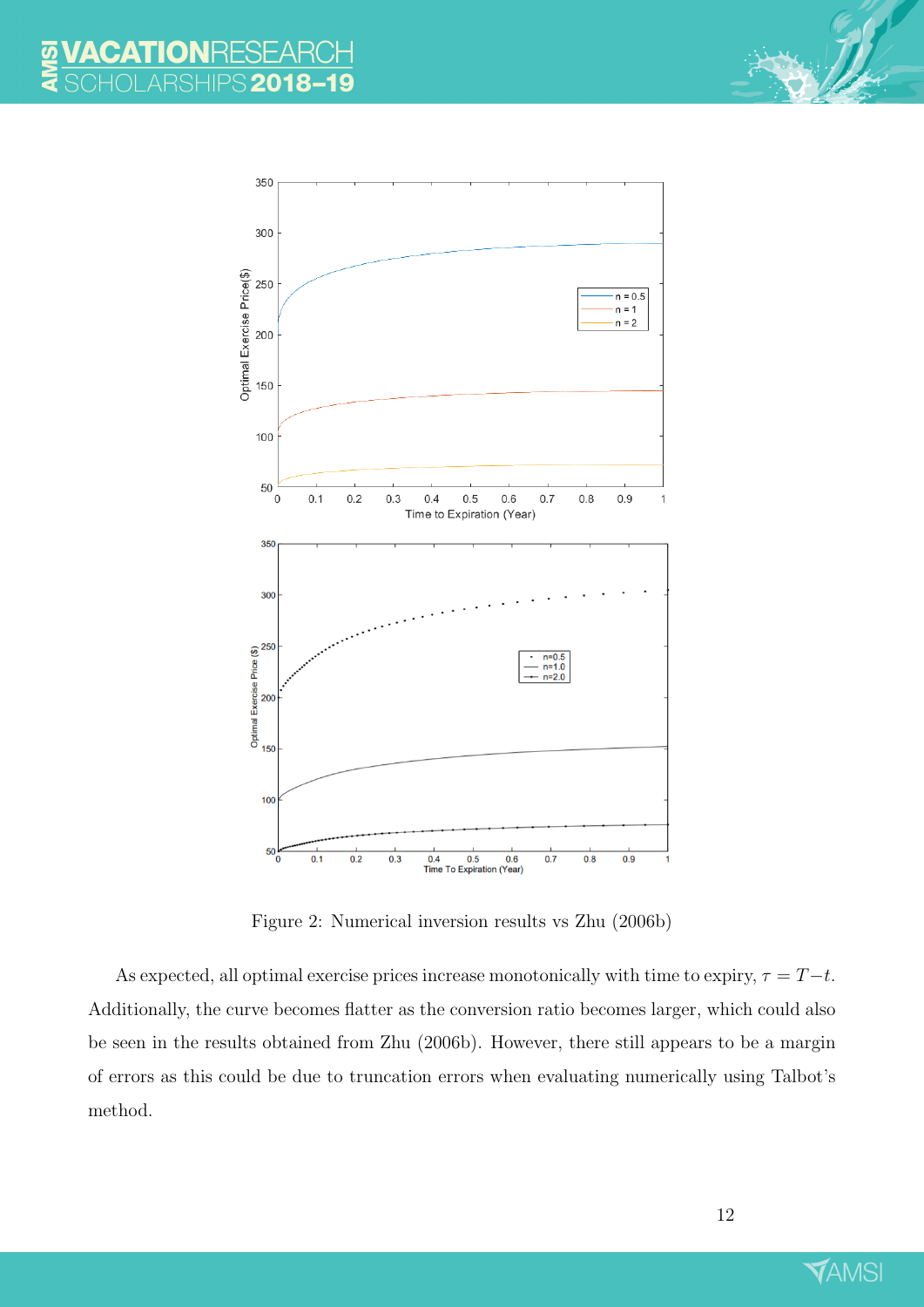### 5 Conclusion

The aim of this research was to look into Laplace transform approach, which was used to obtain an analytical approximation formula for the optimal excise price of the convertible bond with constant interest rate and volatility. Under the Black-Scholes framework, the formula was derived by solving the Black-Scholes partial differential equation in the Laplace space using a treatment of the moving boundary conditions through an approximation made in the Laplace transform of the moving boundary conditions. This formula was inverted numerically using Talbot algorithm, which was then compared to the results obtained using homotopy analysis method, which appeared to be closely similar with a reasonable margin of errors. The proposed approach can be further extended to find an approximation formula for the convertible bond price using inversion technique using complex analysis. Further research on different numerical techniques could also be done to better approximate the optimal exercise price  $S_f$ .

#### 6 Acknowledgement

I would like to thank the Australian Mathematical Sciences Institute for the opportunity to participate in the AMSI Vacation Research Scholarship program 2018/2019 and my supervisor, Dr Xiaoping Lu, for her directions and consistent support throughout the project. Special thanks to the Faculty of Engineering and Information Sciences at the University of Wollongong for additional support during the project.